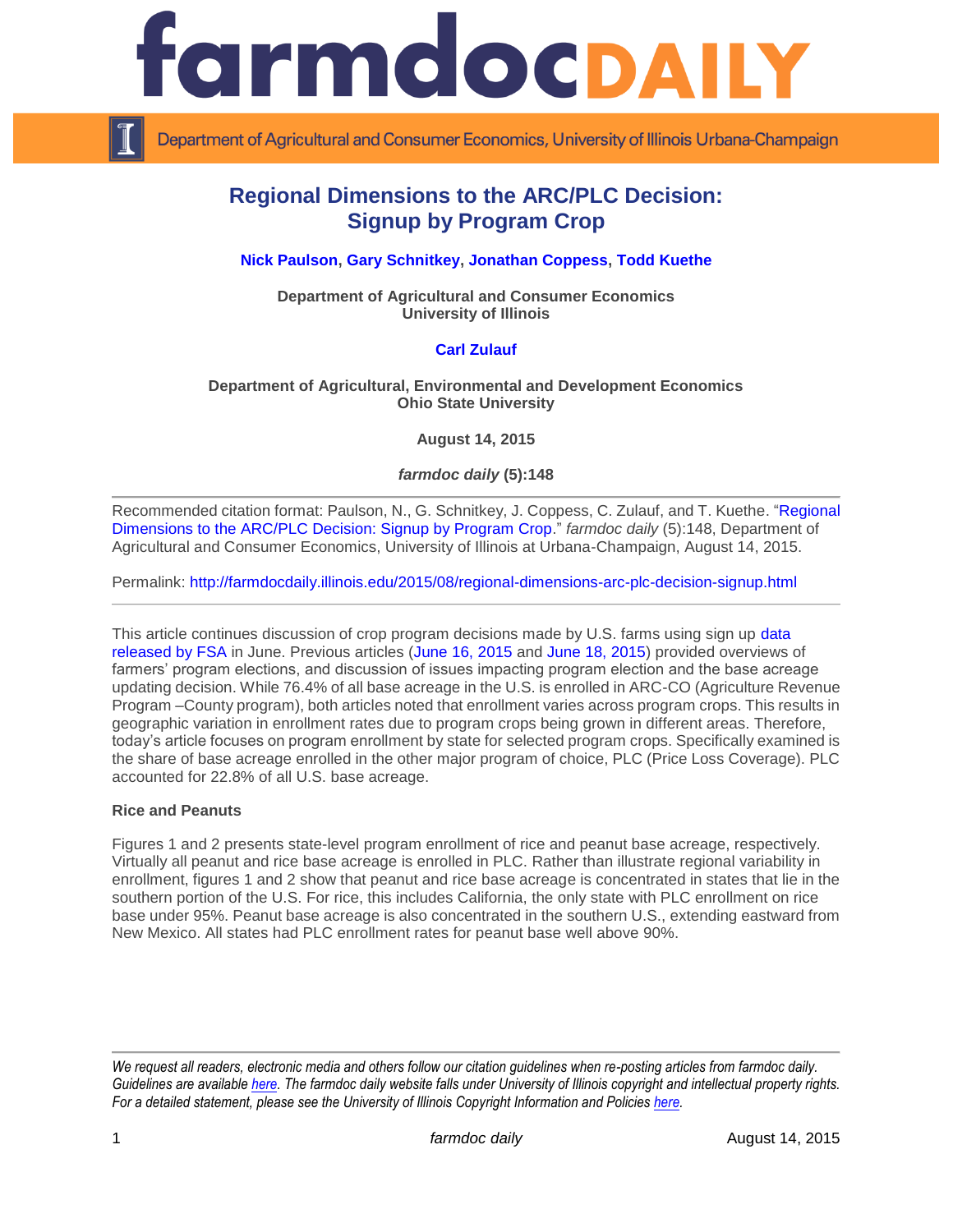



# **Corn and Soybeans**

Figures 3 and 4 show state-level PLC enrollment rates for corn and soybeans, respectively. Across the U.S., corn and soybeans have the lowest overall PLC enrollment rates. Just 6.6% of corn and 3.1% of soybean base acreage in the U.S. is enrolled in PLC. However, unlike rice and peanuts, corn and soybean PLC enrollment rates varied considerably geographically.

PLC enrollment was lowest in the main production regions of the Midwest for corn, and the Midwest and Southeast for soybeans. Since the majority of corn and soybean base acreage are located in these regions, the aggregate enrollment rates for corn and soybeans are highly skewed towards the ARC-CO program. For both crops, PLC enrollment rates were highest in the Mountain and Pacific Coast regions of the U.S. PLC enrollment rates were also well above the national average in states in the central, southern, and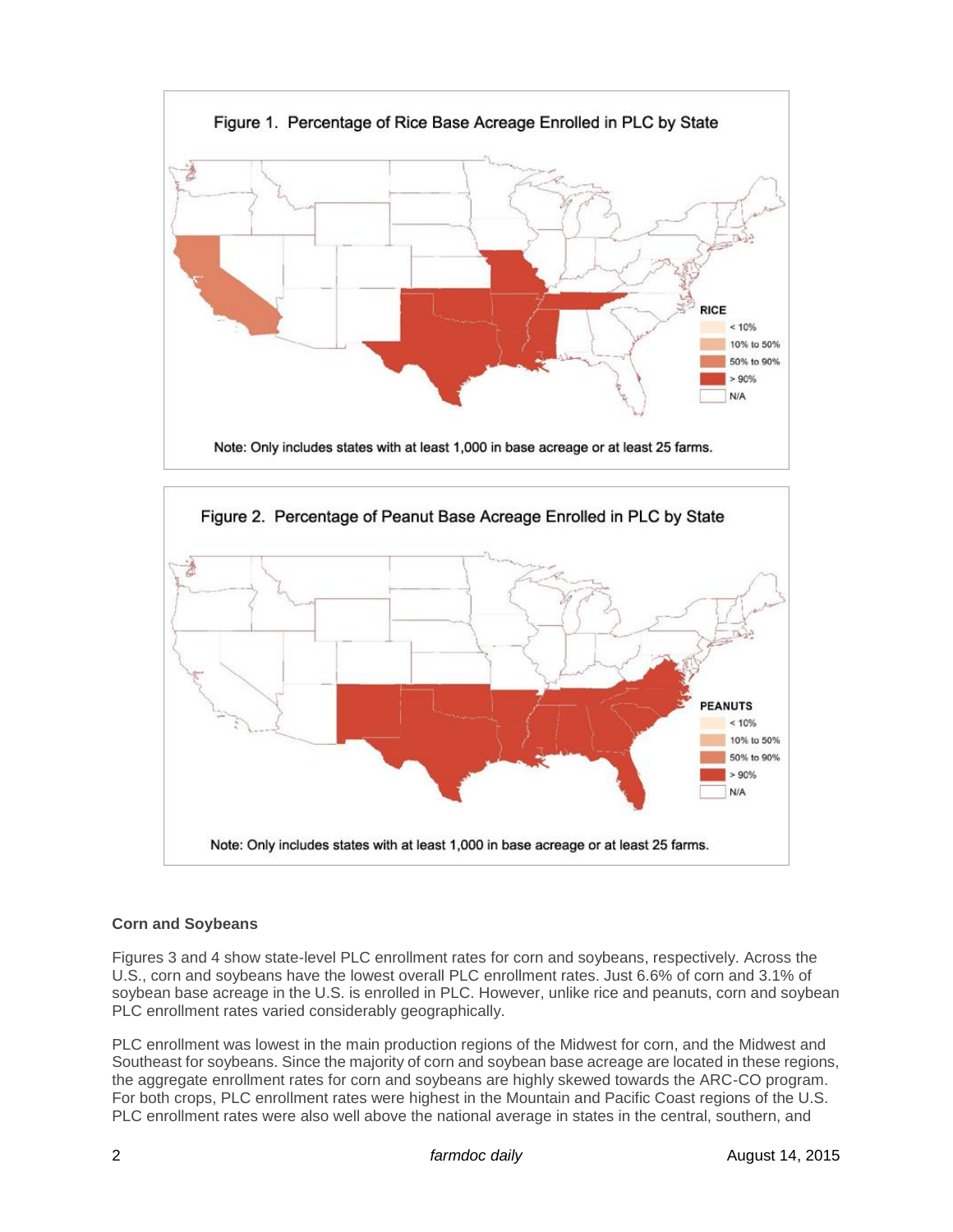southeastern regions. Examples include Missouri (for corn), Texas, Oklahoma, Alabama, Georgia, and Florida.

PLC enrollment on corn base exceeds 40% in California, Idaho, Montana, Washington, and Texas, and is over 90% in Arizona. Corn base acreage in these states represents just 3% of total U.S. corn base. PLC enrollment on soybean base exceeds 50% in 9 states including Montana and Texas. Soybean enrollment in PLC exceeds 90% in 4 states (not included in figure 4 due to low base acreage) in the southwestern U.S. Soybean base acreage in states with PLC enrollment greater than 50% is very small, representing less than 1% of all U.S. soybean base acreage.



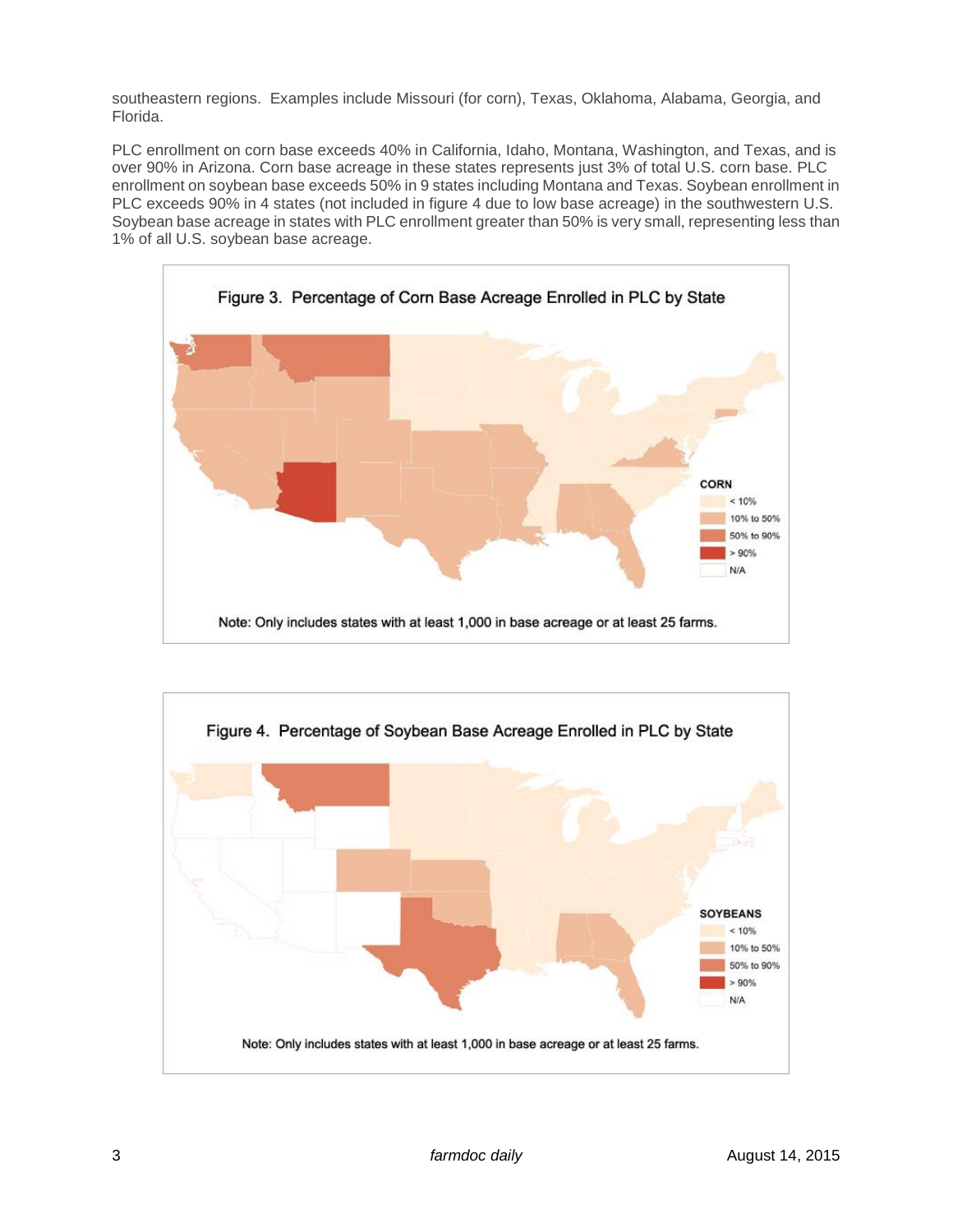### **Wheat**

Compared with heavy enrollment in PLC for rice and peanuts and heavy enrollment in ARC for corn and soybeans, enrollment for most other crops is more balanced between PLC and ARC (see figure 1 in the [June 16](http://farmdocdaily.illinois.edu/2015/06/perspectives-on-commodity-program-choices.html) article for national enrollment rates for all program crops).

For example, U.S. wheat base is fairly even split between PLC and ARC, with 42% in PLC, 55% in ARC-CO, and 2% in ARC-IC (ARC – individual farm program). Shown in figure 5, PLC enrollment on wheat base exceeds 90% in Alaska (not pictured), Arizona, New Mexico, Utah, and Texas. These five states account for 5% of U.S. wheat base acreage. PLC enrollment on wheat base was below 10% in 11 states, including Indiana, Minnesota, Oregon, and Washington. This group of states account for 6.6% of total U.S. wheat base acreage.



### **Discussion**

The high enrollment in PLC for rice and peanuts is most likely due to the high PLC reference prices for these crops relative to the initial ARC program price guarantees based on the Olympic average over the past 5 years. In contrast, the PLC reference price for corn and soybeans was set relatively low compared with the initial ARC program price guarantee, which likely explains the heavy enrollment in ARC for these crops. See the [June 18](http://farmdocdaily.illinois.edu/2015/06/2014-farm-bill-crop-program-election-part2.html) article for more discussion on the relative price issue.

For other crops with more evenly split enrollment rates between PLC and ARC, there a number of potential explanations for the regional variation. PLC enrollment does tend to be higher in Pacific Coast and Mountain regions. These areas tend to have more intensive use of irrigation for crop production, which can reduce yield variability. This might explain preferences leaning towards a price protection program such as PLC rather than revenue protection with ARC. PLC enrollment rates for most crops tend to be lower in the Midwest, where corn and soybeans are the dominant crops. Therefore, one could argue that program choice for all crops may have been driven by the choice made for the major crops in the region. These explanation should be interpreted with care since they are based on the aggregate enrollment data currently available.

# **Summary**

Program enrollment decisions in the 2014 Farm Bill vary considerably across crops and regions. For crops like rice and peanuts, virtually all acreage is enrolled in the PLC program. In contrast, nearly all corn and soybean acreage is enrolled in the ARC program. For other crops, like wheat, enrollment is split more